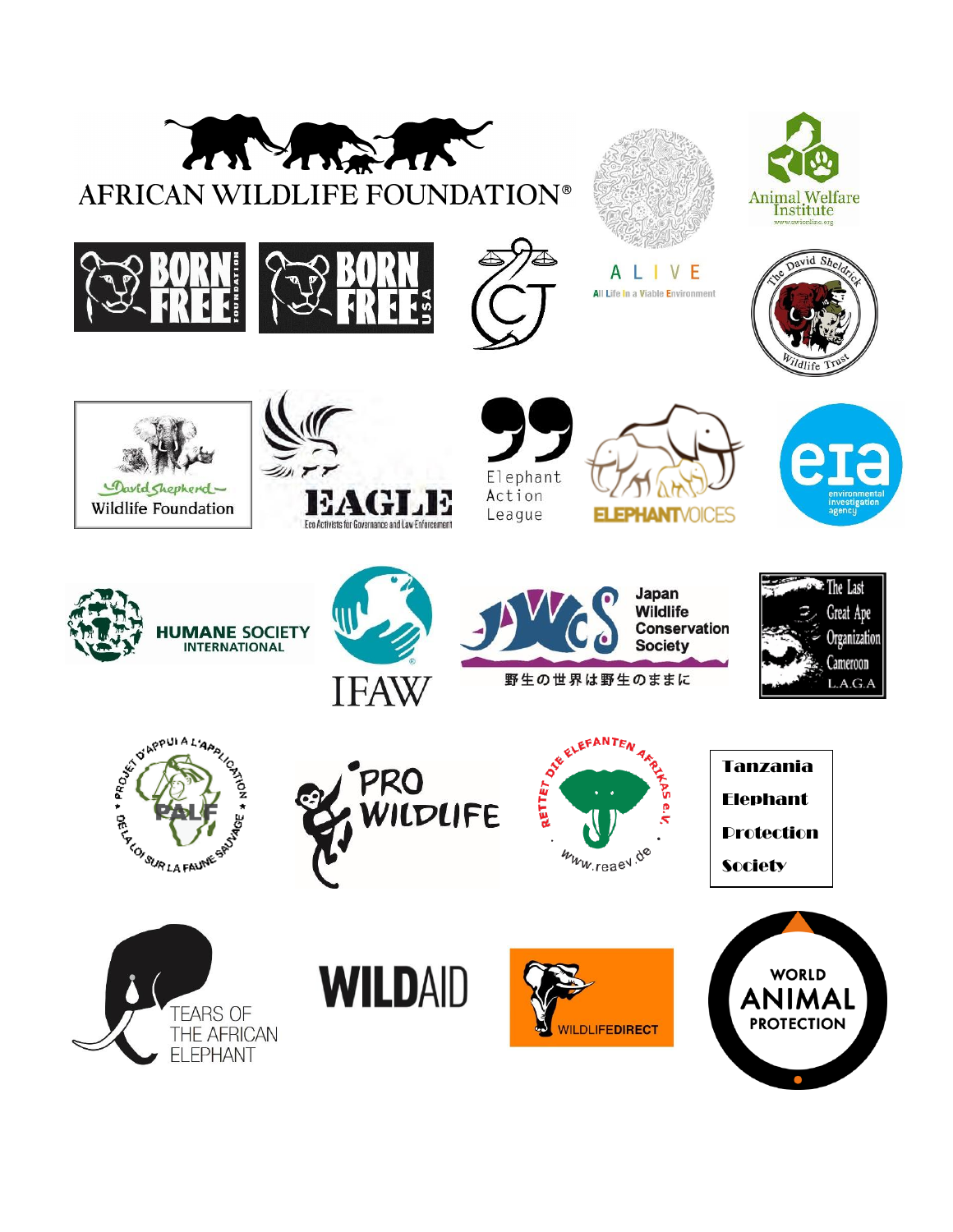April 27, 2015

Prime Minister Shinzo Abe Cabinet Secretariat, Government of Japan 1-6-1 Nagata-cho, Chiyoda-ku Tokyo 100 – 8968, Japan

# **Re: Statement of Concern to Prime Minister Abe of Japan Regarding Japan's Ivory Trade and the Decimation of Africa's Forest and Savanna Elephants**

Dear Your Excellency Prime Minister Abe:

As a signatory to the London Declaration and the Kasane Statement on Illegal Wildlife Trade, we the undersigned organizations are writing to request that Japan take a leadership role in the fight against the illegal trade in ivory. In light of the global elephant poaching crisis, we respectfully ask you to ban the domestic ivory trade in Japan with immediate effect in order to save Africa's remaining wild elephants. Our concerns are as follows:

### **Japan's ivory control system is failing to prevent illegal ivory laundering**

Since 1970, Japan has imported ivory from more than 250,000<sup>1</sup> African elephants, much of this from tusks that were illegally acquired through the poaching of wild elephants. Japan has also twice been granted permission to buy ivory despite the UN Convention on International Trade in Endangered Species of Wild Fauna and Flora (CITES) 1989 ban on international commercial trade in African elephant ivory, which was adopted in response to the global elephant poaching crisis of the 1970s-80s.<sup>2</sup> In 1997, Japan secured CITES-approved ivory sales of nearly 50 tonnes of ivory from Zimbabwe, Botswana, and Namibia. In 2008, Japan was allowed to import a further 48 tonnes of ivory.

As a condition of both sales, Japan agreed to implement a domestic ivory control system that would prevent the laundering of illicit ivory. Unfortunately, this system has not worked and has instead served to confuse consumers, increase international demand for ivory, and drive up poaching rates.

Of particular concern is the ivory "registration" program which can be used to grant legal status to illegal tusks or tusks of dubious legality. In the last four years alone, the Government of Japan has "registered" 5,600 tusks weighing more than 50 tonnes,<sup>3</sup> bringing the total registered since 1995 to over 14,000 tusks comprising 185 tonnes of ivory.<sup>45</sup> The "registration" of ivory tusks is a massive loophole that can be used to launder illegal ivory onto the Japanese market.

#### **Japan's ivory market is large and thriving**

The Government of Japan presides over the largest known stockpile of ivory tusks and cut pieces—over 340 tonnes.<sup>6</sup> Japan also has more ivory retailers than any country—more than 7,570 according to 2014 figures.<sup>7</sup> Furthermore, Japanese internet retailers Rakuten and Yahoo! Japan are the world's largest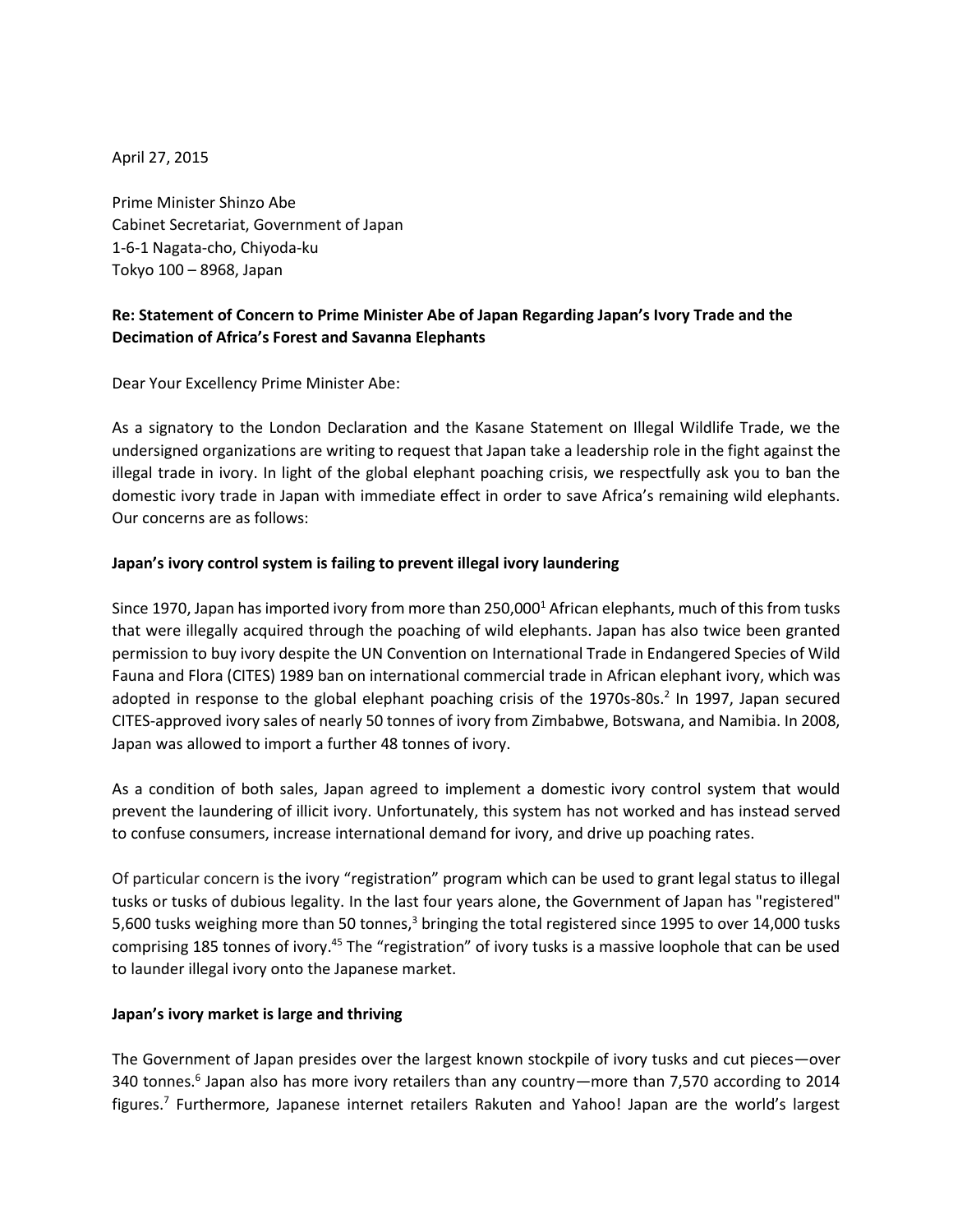known internet traders of elephant ivory, each of whom hosts thousands of advertisements offering ivory products for sale; <sup>8</sup> over 90 percent of these are for ivory *hanko* name seals, which are known to be regularly sourced from illegal ivory tusks.<sup>9</sup>

### **Japan's enforcement system is weak and penalties inadequate**

In 2011, Tokyo police presented evidence against Takaichi Inc., Japan's largest ivory manufacturing company and wholesaler of ivory *hanko* name seals*,* for purchasing 58 illegal unregistered tusks.<sup>10</sup> The tusks were part of a batch of between 500 to 1,600 unregistered illegal tusks that had been purchased by Takaichi between 2005 and 2010.<sup>11</sup> Up to 87 percent of the ivory *hanko* name seals sold between 2005 and 2010 were produced from these illegal ivory tusks.<sup>12</sup> Takaichi Inc. received a fine equivalent to US\$12,500 and none of the three senior officials received a custodial sentence.

### **Africa's forest elephants are particularly at risk from the Japanese ivory market**

More than 100,000 African elephants were poached between 2010 and 2012.<sup>13</sup> The rarer forest elephant species, which occur in only six African countries, have suffered a catastrophic decline. Forest elephants experienced a 65 percent decline between 2002 and 2013.<sup>14</sup> While other countries are likely to be implicated in the decline of forest elephants, Japan is the only country in the world with a demand specifically for forest elephant ivory. <sup>15</sup> Also called "hard ivory," it is used to make *hanko* name seals, *netsuke* figurines, *bachi* plectrums, and chopsticks, among other items. The sale of products using "hard ivory" should be addressed and shut down as a matter of urgency.

## **Japan can best support the global community's efforts to combat elephant poaching by banning its domestic ivory trade.**

In order to protect their elephants, many African nations have banned ivory trade. In response to the current poaching crisis, other initiatives to ban domestic trade are underway, including in the United States at national and state levels, and Europe. We applaud the Government of Japan for its recently announced effort to increase control of the trade of ivory on the internet, but more must be done.<sup>16</sup> We therefore ask that Japan join the global community's effort to end the crisis by:

- Enacting an immediate and permanent ban on the "registration" of ivory tusks to close this massive loophole.
- Banning domestic ivory trade within Japan, giving urgent priority to: ivory *hanko* name seals, hard ivory used for any purpose whatsoever, and internet trade in elephant ivory and all other elephant products.
- Dramatically increasing penalties, including mandatory prison sentences, for selling, possessing, or transporting illegal ivory.

Thank you for doing your part to help prevent the extinction of Africa's forest and savanna elephants.

Sincerely,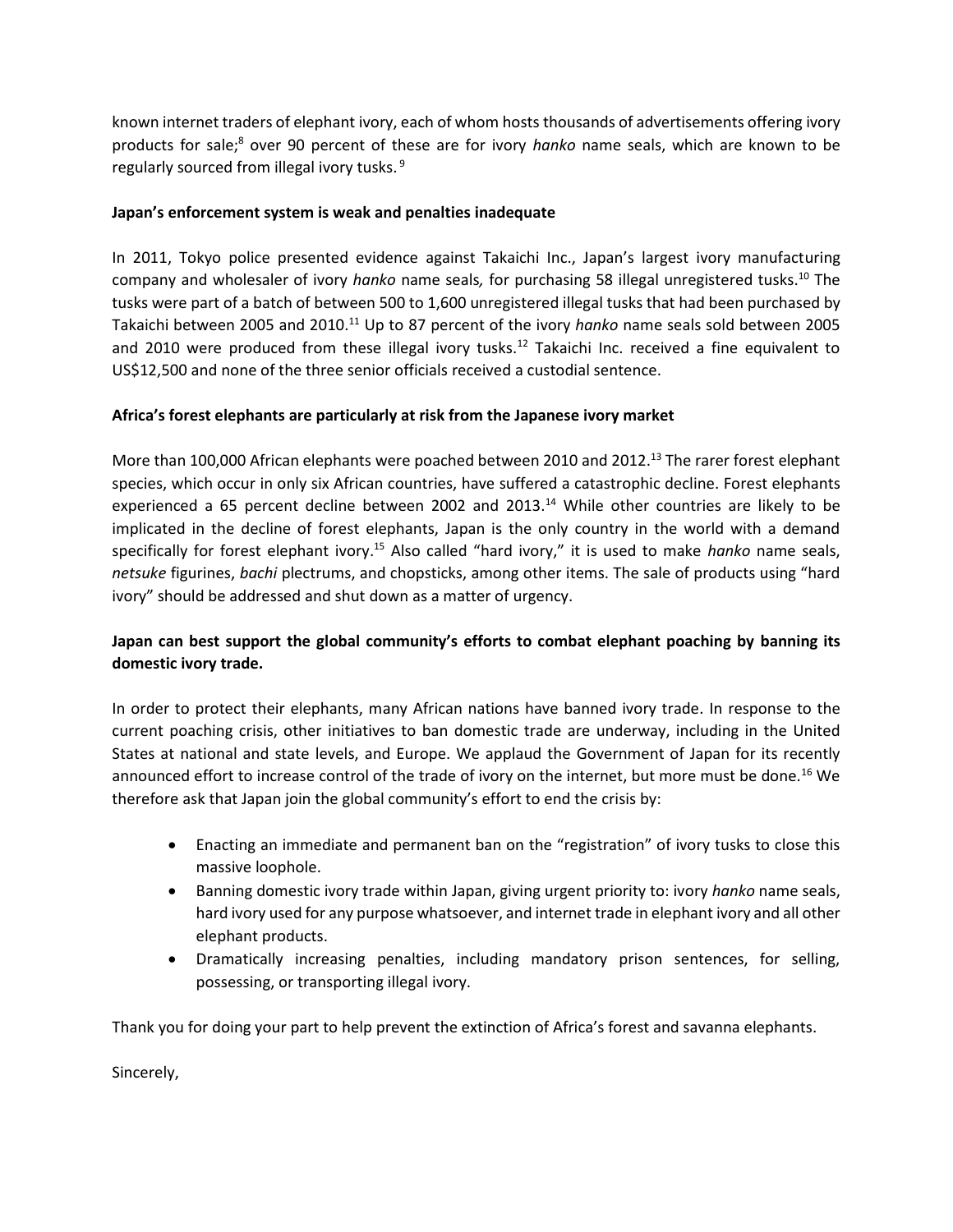Allan Thornton President **Environmental Investigation Agency** PO Box 53343 Washington, DC 20009 T: +1 202 483 6621 E: allanthornton@eia-global.org

 $\overline{a}$ 

**African Wildlife Foundation**, 1400 16th St NW #120, Washington, DC 20036, USA **All Life In Viable Environment (ALIVE)**, 5-18-10-102, Honkomagome, Bunkyo-ku, Tokyo, 113-0021 Japan **Animal Welfare Institute**, 900 Pennsylvania Ave SE, Washington, DC 20003, USA **Born Free USA**, 2300 Wisconsin Ave., NW, Suite 100B, Washington, DC 20007, USA **Born Free Foundation**, Broadlands Business Campus, Langhurst Wood Rd, Horsham RH12 4QP, United Kingdom **Conservation Justice**, Libreville, Gabon **The David Sheldrick Wildlife Trust**, P.O. Box 15555, Mbagathi, 00503, Nairobi, Kenya **The David Shepherd Wildlife Foundation**, Saba House, 7 Kings Road, Shalford, Guildford, Surrey GU4 8JU, United Kingdom **Eco Activists for Governance & Law Enforcement**, Central and West Africa **Elephant Action League**, USA **ElephantVoices**, Norway/USA **Humane Society International**, 2100 L St., NW Washington, D.C. 20037, USA **International Fund for Animal Welfare**, 1350 Connecticut Ave NW # 1220, Washington, DC 20036, USA **Japan Wildlife Conservation Society**, 102 MoutAPT.1-11-19,Sakai Musashino-shi, Tokyo,Japan 180-0022, Japan **Last Great Ape Organisation**, Yaoundé, Cameroon **Projet d'Appui à l'Application de la Loi Faunique**, 227 rue Campel, Brazzaville, Republic of Congo **Pro Wildlife**, Kidlerstr. 2, 80339 Muenchen, Germany **Rettet die Elefanten Afrikas e.V.**, Bodelschwinghstr. 30, 50170 Kerpen, Germany **Tanzania Elephant Protection Society**, P.O. Box 586, Morogoro, Tanzania **Tears of the African Elephant**, Japan **WildAid**, 744 Montgomery Street, Suite 300, San Francisco, CA 94111, USA **WildlifeDirect**, Via Africa Conservation Fund (Kenya), P.O. Box 24467, Karen 00502, Nairobi, Kenya **World Animal Protection**, 450 Seventh Avenue, 31st Floor, New York, NY 10123, USA

<sup>2</sup> The 1989 decision to list all of Africa's elephant populations on Appendix I of the UN Convention on International Trade in Endangered Species of Wild Fauna and Flora (CITES) banned international commercial trade in African elephant ivory, causing a dramatic decline in elephant poaching across much of Africa and prompting the recovery of many populations that had been decimated by decades of hunting to supply the global ivory trade.

<sup>&</sup>lt;sup>1</sup> TRAFFIC (1997). "STILL IN BUSINESS: The Ivory Trade in Asia, Seven Years After the CITES Ban."; Sakamoto, Masayuki (2013), "What Lies Beneath: Exposing the Loopholes Within Japan's Control of Internal Ivory Trade," Japan Tiger and Elephant Fund, available at[: http://www.jtef.jp/english/graph/2013WhatLiesBeneath.pdf](http://www.jtef.jp/english/graph/2013WhatLiesBeneath.pdf)

<sup>&</sup>lt;sup>3</sup> Ministry of Environment (2015), Response on Feb. 6th in 2015 to the e-mail from Japan Tiger and Elephant Fund, Wildlife Division Nature Conservation Bureau Ministry of Environment, Tokyo Japan (in Japanese)